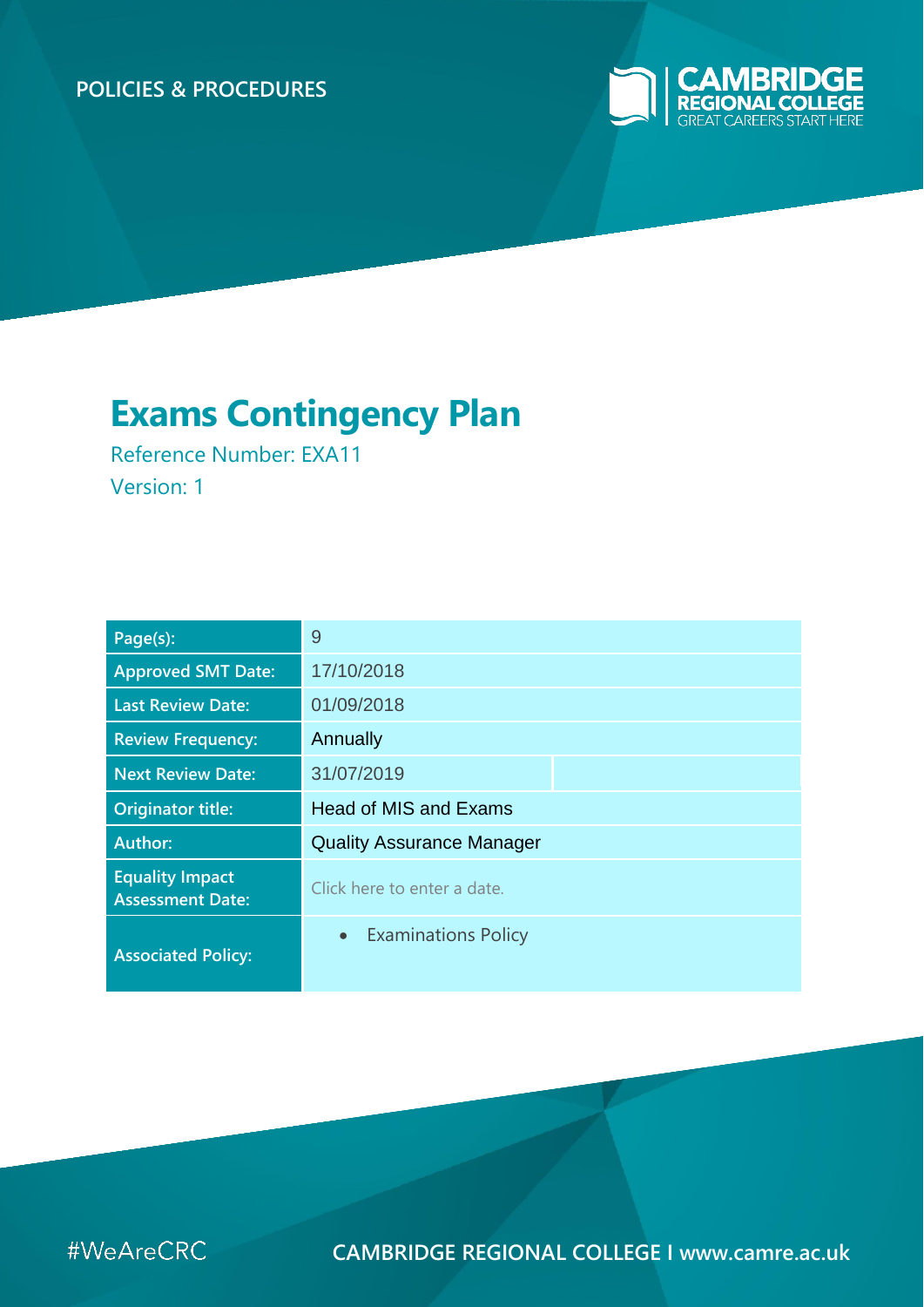### **Purpose of the Plan**

This plan examines potential risks and issues that could cause disruption to the management and administration of the exam process at Cambridge Regional College. By outlining actions/procedures to be invoked in case of disruption it is intended to mitigate the impact these disruptions have on our exam process.

Alongside internal processes, this plan is informed by scenarios contained in the *Joint contingency plan in the event of widespread disruption to the examination system in England, Wales and Northern Ireland.*

This plan complies with the JCQ general regulations (section 5) in that:

The Centre agrees to "*have in place a written examination contingency plan/examinations policy which covers all aspects of examination administration. This will allow members of the senior leadership team to have a robust contingency plan in place, minimising risk to examination administration, should the examinations officer be absent at a crucial stage of the examination cycle".*

#### **Monitoring and Review**

- This policy will be subject to continuous monitoring, refinement and audit by the Principal
- The Principal will undertake a formal annual review of this policy for the purpose of monitoring and of the efficiency with which the related duties have been discharged, by no later than one year from the date shown below, or earlier if significant changes to the systems and arrangements take place, or if legislation, regulatory requirements or best practice guidelines so require.

#### **Aims of the Exam Contingency Plan**

The Examination Contingency Plan is designed to ensure a consistent and effective response in the event of major disruption to the examination system at the Cambridge Regional College in affecting candidates across several awarding organisations.

All awarding organisations are required to have their own well-established contingency plans in place to respond to such disruptions. This Examinations Contingency Plan takes into account these processes and procedures and is designed to complement them, not replace them. This also applies to all other qualifications at the Cambridge Regional College.

The plan will be implemented in the event of major disruption to the system, such as widespread illness, travel disruption, bad weather or power failures. Any actions taken will be subject to the advice of the official agencies dealing with the specific circumstances being faced, for example the police, Environment Agency or Health Protection Agency.

**Implementing the plan will safeguard the interests of candidates while maintaining the integrity of the examination system and safeguarding qualification standards.**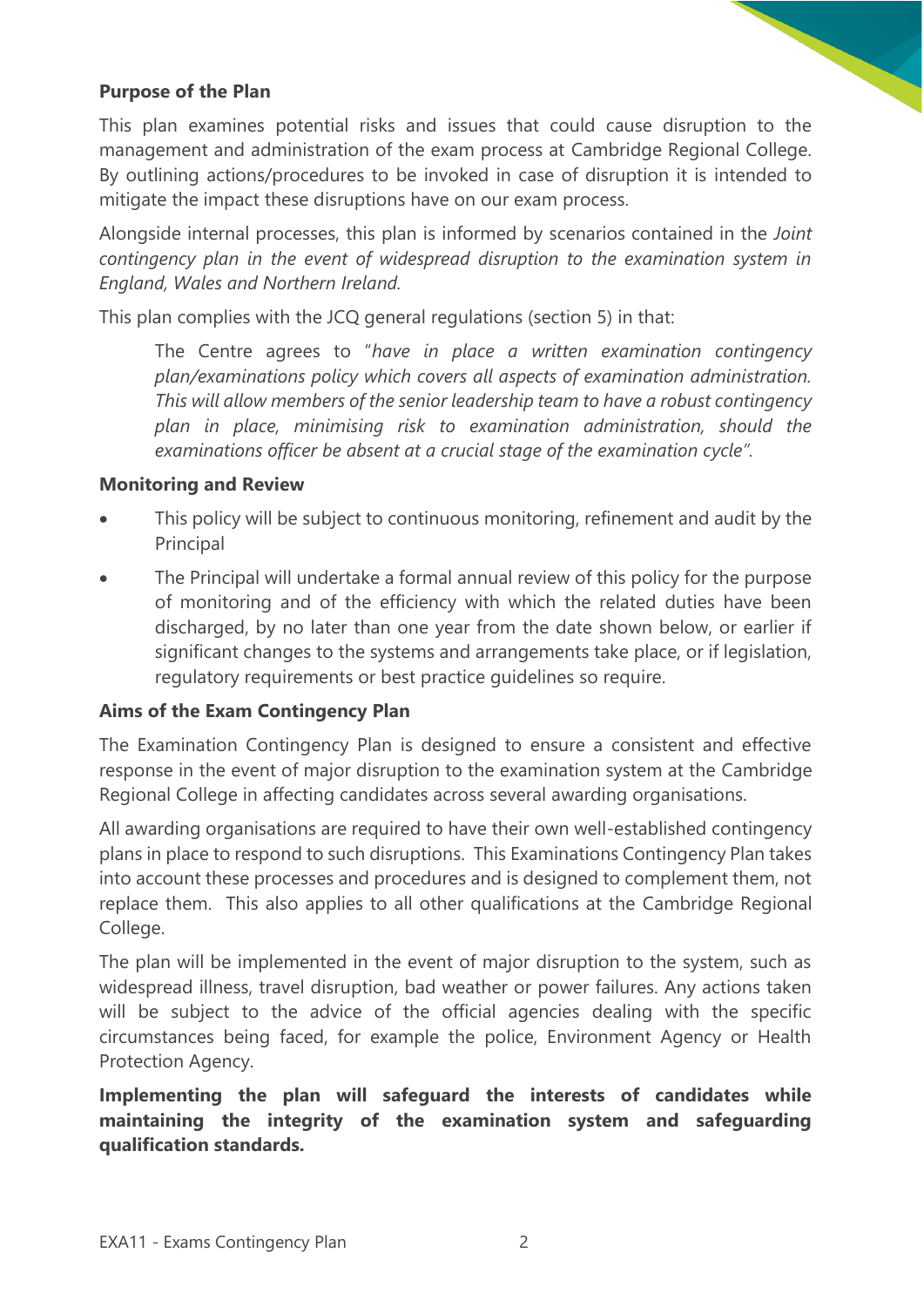**The contingencies covered have been implemented on several occasions in response to localised issues in other centres. They would be applied on a larger scale in response to any widespread disruption at a national level.** 

**The priority when implementing contingencies will be to maintain three principles:** 

- **delivering assessments to published timetables**
- **delivering results to published timetables**
- **complying with regulatory requirements in relation to assessment, marking and standards.**

**If the usual contingencies are no longer sufficient to maintain these outcomes, the College Management Group will agree the additional actions required.** 

**If the situation cannot be resolved, the Senior Management Team will meet to agree further actions outside the scope of the College Management Group**

#### **Communications**

In the event of local disruption Communication to teachers and students will take place through a member of the Senior Management Team following agreement with the Principal.

In the event of major disruption, details of specific contingencies agreed across Organisations involved in the examinations process will be confirmed on the Ofqual website and proactively communicated to relevant stakeholders.

This includes communications between the organisations involved in the response and communications to stakeholders such as centres, candidates, parents or carers and the public.

#### [www.ofqual.gov.uk/](http://www.ofqual.gov.uk/)

The organisations involved in this Joint Contingency Plan are committed to:

- Sharing timely and accurate information as required to meet the aims of the plan
- Communicating with stakeholders so they are aware of disruption to the exams, the contingency measures being implemented and any actions required of them as a result
- Ensuring that any messages to the public are clear and accurate.

#### **Disruption of teaching time – college closed for an extended period**

- If Cambridge Regional College is closed or candidates are unable to attend for an extended period during normal teaching or study supported time, interrupting the provision of normal teaching and learning. It is the responsibility of the College to prepare students, as usual, for examinations.
- In the case of modular courses, candidates should sit the examinations in the next available series.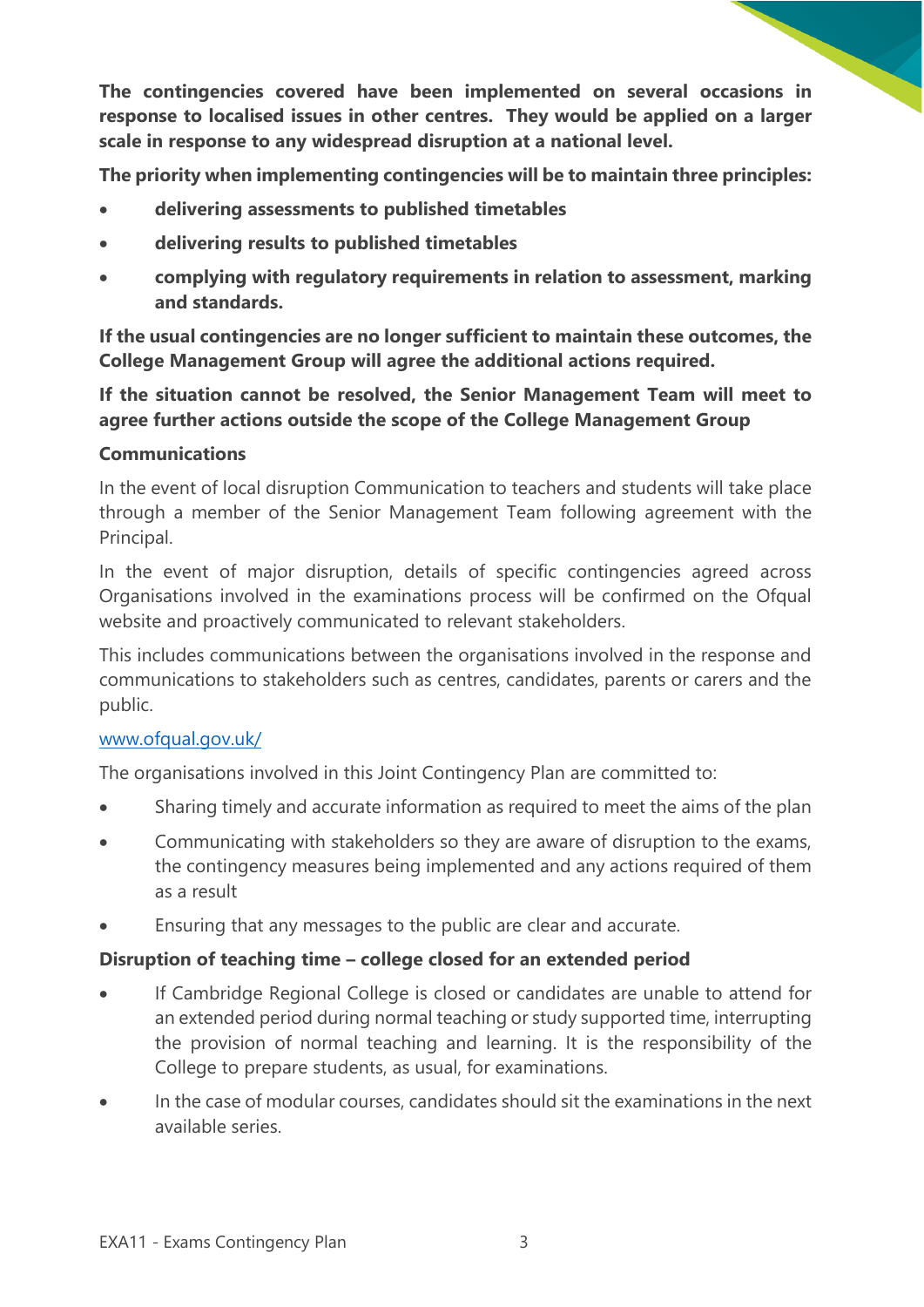The college should plan to facilitate teaching and learning by an alternative method or alternative location.

Guidance on emergency planning, with advice on severe weather, is available on the Department for Education website:

[https://www.gov.uk/guidance/emergencies-and-severe-weather-schools-and-early](https://www.gov.uk/guidance/emergencies-and-severe-weather-schools-and-early-years-settings)[years-settings](https://www.gov.uk/guidance/emergencies-and-severe-weather-schools-and-early-years-settings)

### **Disruption in the distribution of examination papers**

If the distribution of examination papers to centres in advance of Examinations is disrupted

- The awarding organisations to source alternative couriers for delivery of hardcopies.
- The awarding organisations would provide the college with electronic access to examination papers via a secure external network. Awarding organisations would fax examination papers to centres if electronic transfer is not possible. The Examinations Officer must ensure that copies are received, made and stored under secure conditions.

# **Candidates unable to take examinations because of a crisis - centres remain open**

If candidates are unable to attend examination to take examinations as normal. This contingency applies if Cambridge Regional College becomes closed due to extreme issues on the college site e.g. Fire.

- The college can liaise with candidates to identify whether the examination can be sat at an alternative venue in agreement with the relevant awarding organisations. JCQ guidance on alternative site arrangements can be accessed through the JCQ website – [http://www.jcq.org.uk/exams-office/ice--](http://www.jcq.org.uk/exams-office/ice---instructions-for-conducting-examinations) [instructions-for-conducting-examinations](http://www.jcq.org.uk/exams-office/ice---instructions-for-conducting-examinations)
- The college can offer candidates an opportunity to sit any examinations missed at the next available series.
- The college can apply to awarding organisations for special consideration for candidates where they have met the minimum requirements. Candidates are only eligible for special consideration if they have been fully prepared and have covered the whole course but are affected by adverse circumstances beyond their control.

JCQ guidance on special consideration can be accessed through the JCQ website: <http://www.jcq.org.uk/exams-office/access-arrangements-and-special-consideration>

# **Centres are unable to open as normal during the examination period**

If Cambridge Regional College is unable to open as normal for scheduled examinations it must inform each awarding organisation with which examinations are due to be taken as soon as is possible. The responsibility for deciding whether it is safe for the college to open lies with the Principal (Head of centre). The Principal is responsible for taking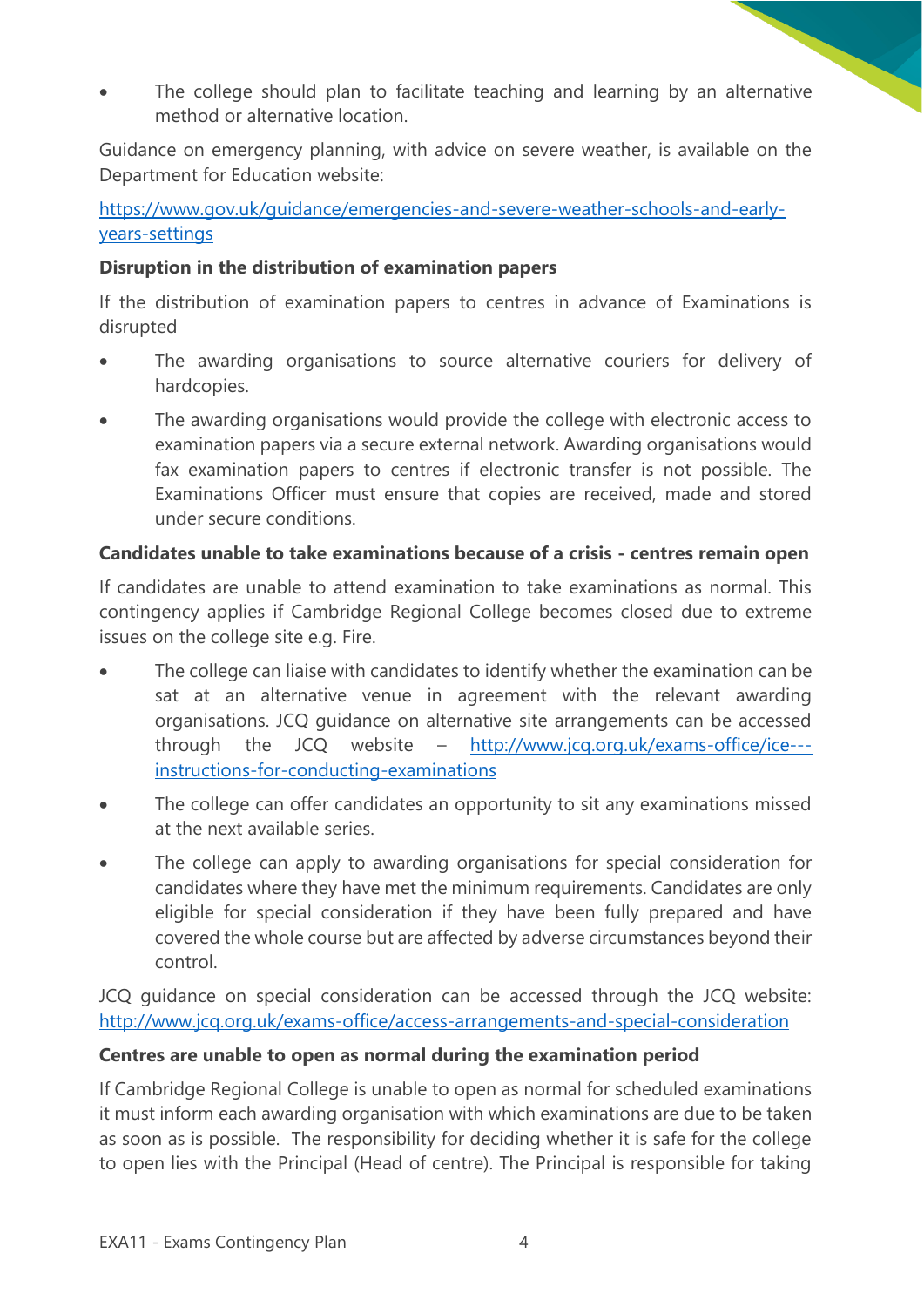advice, or following instructions from relevant local or national agencies in deciding whether they are able to open.

- The college should open for examinations and examination candidates only if possible.
- The college should use alternative venues in agreement with relevant awarding organisations (e.g. share facilities with other centres or use other public building, if possible)
- The college may offer candidates an opportunity to sit any examinations missed at the next available series
- The college can apply to awarding organisations for special consideration for candidates where they have met the minimum requirements.

### **Disruption to the transportation of completed examination Scripts**

If there is a delay in normal collection arrangements for completed examination scripts.

- The college will seek advice from awarding organisations and normal collection agency regarding collection.
- The college must not to make arrangements for transportation without approval from awarding organisations.
- The college must ensure secure storage of completed examination scripts until collection.

#### **Assessment evidence is not available to be marked**

If due to large scale damage to or destruction of completed examination scripts/assessment evidence before it can be marked.

- The awarding organisations should generate candidate marks for affected assessments based on other appropriate evidence of candidate achievement as defined by the awarding organisations in consultation with the regulators.
- The candidates should retake affected assessment at subsequent assessment window.

# **Disruption to the scanning process – where completed examination scripts are being scanned in preparation for onscreen marking**

If the examination boards scanning process is disrupted, resulting in a risk to the delivery of results by scheduled dates.

- The awarding organisations should implement their existing contingency plans for disruption to on-screen marking process
- The awarding organisations should revert to traditional form of marking
- The awarding organisations should recruit, train or re-standardise qualified new markers

#### **Markers unable to mark examination scripts according to marking schedules**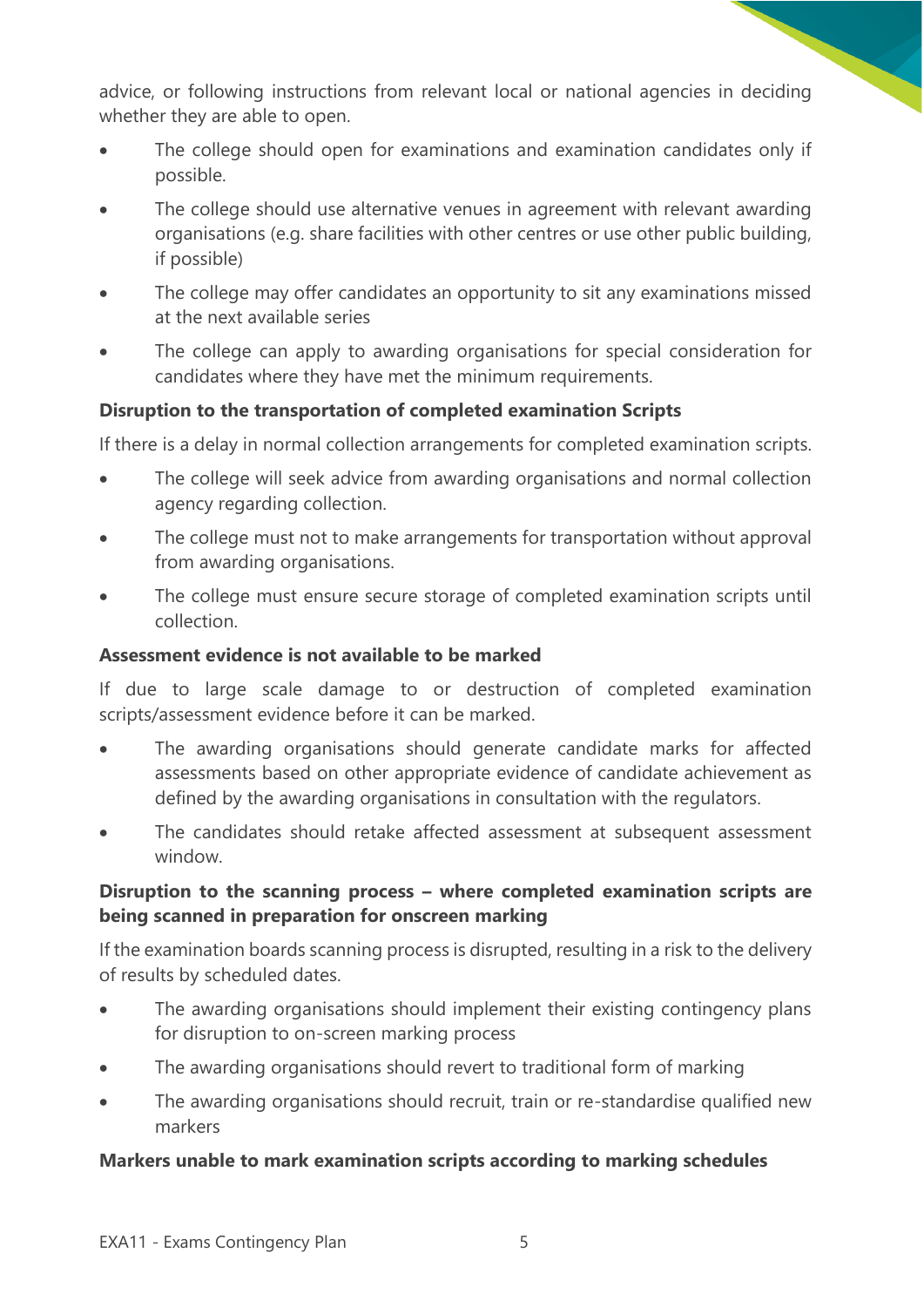- If the examination board markers are unable to mark examination scripts resulting in a risk to the delivery of results by scheduled dates.
- The awarding organisations should re-allocate scripts to available markers
- The awarding organisations to recruit, train or re-standardise qualified new markers and prioritisation of marking to be based on results dates.

# **Difficulty in meeting planned schedule or unable, to issue results**

Inability of awarding organisations (including the case of a single awarding organisation) to either meet planned schedule for issue of results, or to issue results as planned due to a systems failure. If the awarding organisation(s) face delay in meeting the planned schedule for issuing results:

- The awarding body should establish priorities for processing results, implement existing contingency plans for disruption to the schedule for issuing results.
- If awarding organisation(s) face difficulty in issuing results as planned due to a systems failure: in consultation with regulators, assess the level of disruption and consider alternative options for issuing results dependent upon the nature of the particular systems failure, the awarding organisations and regulators to liaise with relevant organisations (i.e. UCAS, CAO) regarding process of candidate progression to further and higher education.

### **Awarding organisations unable to issue accurate results**

Due to system error/failure or attack on systems means significant numbers of results cannot be validated as accurate or are issued and found to be inaccurate.

- The candidates, college and stakeholders will be informed of any incorrect results
- The awarding organisations will re-validation results
- The awarding organisations to re-issue results, via alternative format if necessary.

#### **Centres are unable to distribute results as normal**

If the college is unable to access or manage the distribution of results to candidates, or to facilitate post results services. **The college should contact the awarding organisations about alternative options:** 

- The college will make arrangements to access its results at an alternative site.
- The college will make arrangements to coordinate access to post results services from an alternative site.
- The college will share facilities with other centres where possible.
- Preparing plans for any disruption to exams as part of centres' general emergency planning.
- Preparing candidates for examinations.
- Ensuring examinations and assessments are taken under the conditions prescribed by awarding organisations.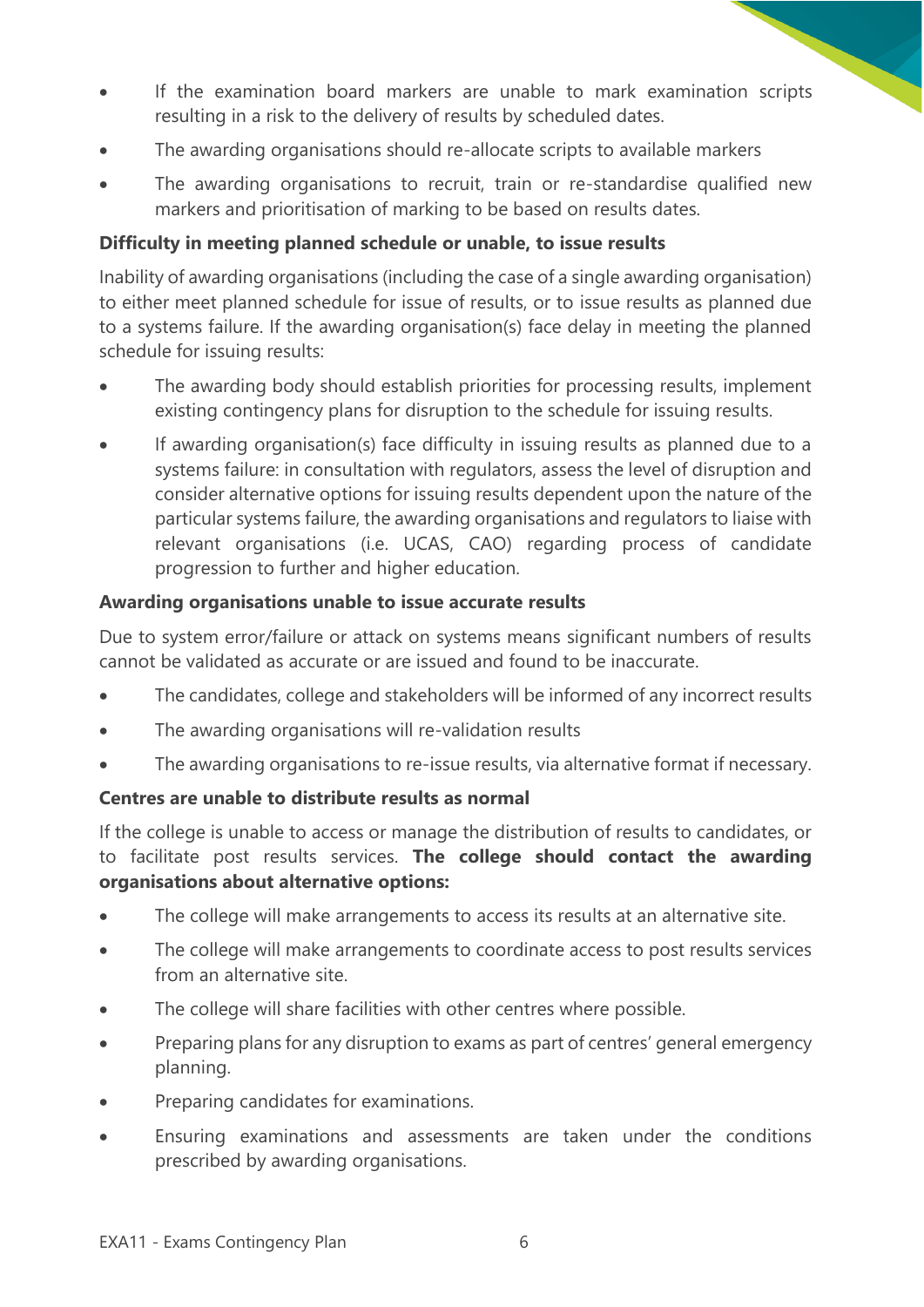- Ensuring, where relevant, that assessment materials and candidate work are stored under secure conditions.
- Deciding whether the centre can open for examinations as scheduled and informing relevant awarding organisations if the centre is unable to open.
- Exploring the opportunities for alternative arrangements if the centre cannot open for examinations and agreeing such arrangements with the awarding organisations.
- Assessing and liaising with awarding organisations in the event of disruption to the transportation of papers.

### **Useful information**

# **Ofqual**

Joint contingency plan in the event of widespread disruption to the examination system in England, Wales and Northern Ireland

[https://www.gov.uk/government/publications/exam-system-contingency-plan](https://www.gov.uk/government/publications/exam-system-contingency-plan-england-wales-and-northern-ireland/joint-contingency-plan-in-the-event-of-widespread-disruption-to-the-examination-system-in-england-wales-and-northern-ireland)[england-wales-and-northern-ireland/joint-contingency-plan-in-the-event-of](https://www.gov.uk/government/publications/exam-system-contingency-plan-england-wales-and-northern-ireland/joint-contingency-plan-in-the-event-of-widespread-disruption-to-the-examination-system-in-england-wales-and-northern-ireland)[widespread-disruption-to-the-examination-system-in-england-wales-and-northern](https://www.gov.uk/government/publications/exam-system-contingency-plan-england-wales-and-northern-ireland/joint-contingency-plan-in-the-event-of-widespread-disruption-to-the-examination-system-in-england-wales-and-northern-ireland)[ireland](https://www.gov.uk/government/publications/exam-system-contingency-plan-england-wales-and-northern-ireland/joint-contingency-plan-in-the-event-of-widespread-disruption-to-the-examination-system-in-england-wales-and-northern-ireland)

# **JCQ**

General regulations

<http://www.jcq.org.uk/exams-office/general-regulations>

Guidance on alternative site arrangements

<http://www.jcq.org.uk/exams-office/forms>

Instructions for conducting examinations

<http://www.jcq.org.uk/exams-office/ice---instructions-for-conducting-examinations>

A guide to the special consideration process

[http://www.jcq.org.uk/exams-office/access-arrangements-and-special](http://www.jcq.org.uk/exams-office/access-arrangements-and-special-consideration/regulations-and-guidance)[consideration/regulations-and-guidance](http://www.jcq.org.uk/exams-office/access-arrangements-and-special-consideration/regulations-and-guidance)

# **GOV.UK**

Emergencies and severe weather: schools and early years settings

[https://www.gov.uk/emergencies-and-severe-weather-schools-and-early-years](https://www.gov.uk/emergencies-and-severe-weather-schools-and-early-years-settings)[settings](https://www.gov.uk/emergencies-and-severe-weather-schools-and-early-years-settings)

Teaching time lost due to severe weather conditions

[https://www.gov.uk/government/publications/teaching-time-lost-due-to-severe](https://www.gov.uk/government/publications/teaching-time-lost-due-to-severe-weather-conditions/teaching-time-lost-due-to-severe-weather-conditions)[weather-conditions/teaching-time-lost-due-to-severe-weather-conditions](https://www.gov.uk/government/publications/teaching-time-lost-due-to-severe-weather-conditions/teaching-time-lost-due-to-severe-weather-conditions)

Dispatch of exam scripts guide: Ensuring the service runs smoothly; Contingency planning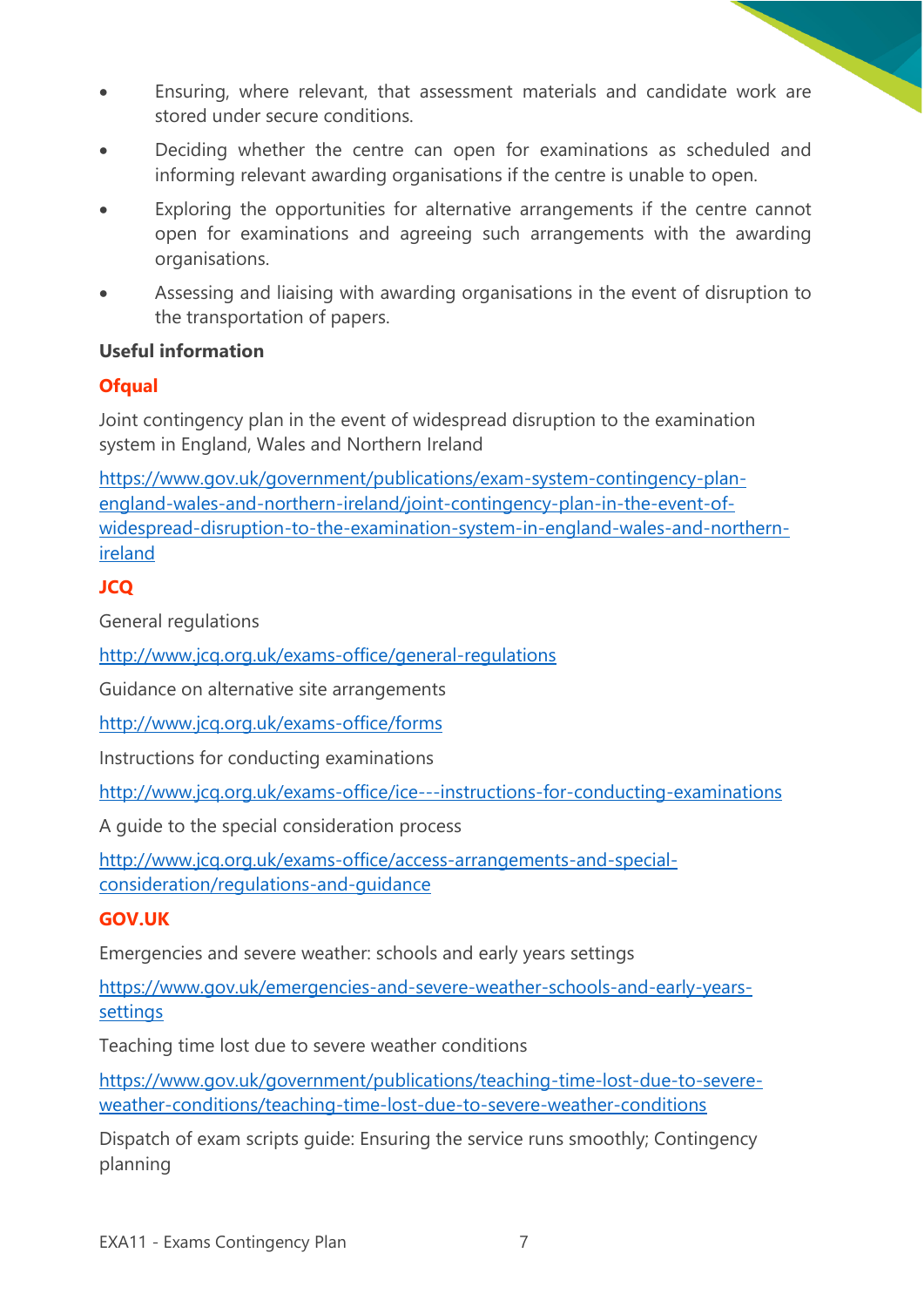[https://www.gov.uk/government/publications/dispatch-of-exam-scripts-yellow-label](https://www.gov.uk/government/publications/dispatch-of-exam-scripts-yellow-label-service/dispatch-of-exam-scripts-guide)[service/dispatch-of-exam-scripts-guide](https://www.gov.uk/government/publications/dispatch-of-exam-scripts-yellow-label-service/dispatch-of-exam-scripts-guide)

# **Document history**

| <b>Date</b> | <b>Issue</b><br>number | <b>Change/Comments</b> | Date Approved Approved by |  |
|-------------|------------------------|------------------------|---------------------------|--|
|             |                        |                        |                           |  |
|             |                        |                        |                           |  |